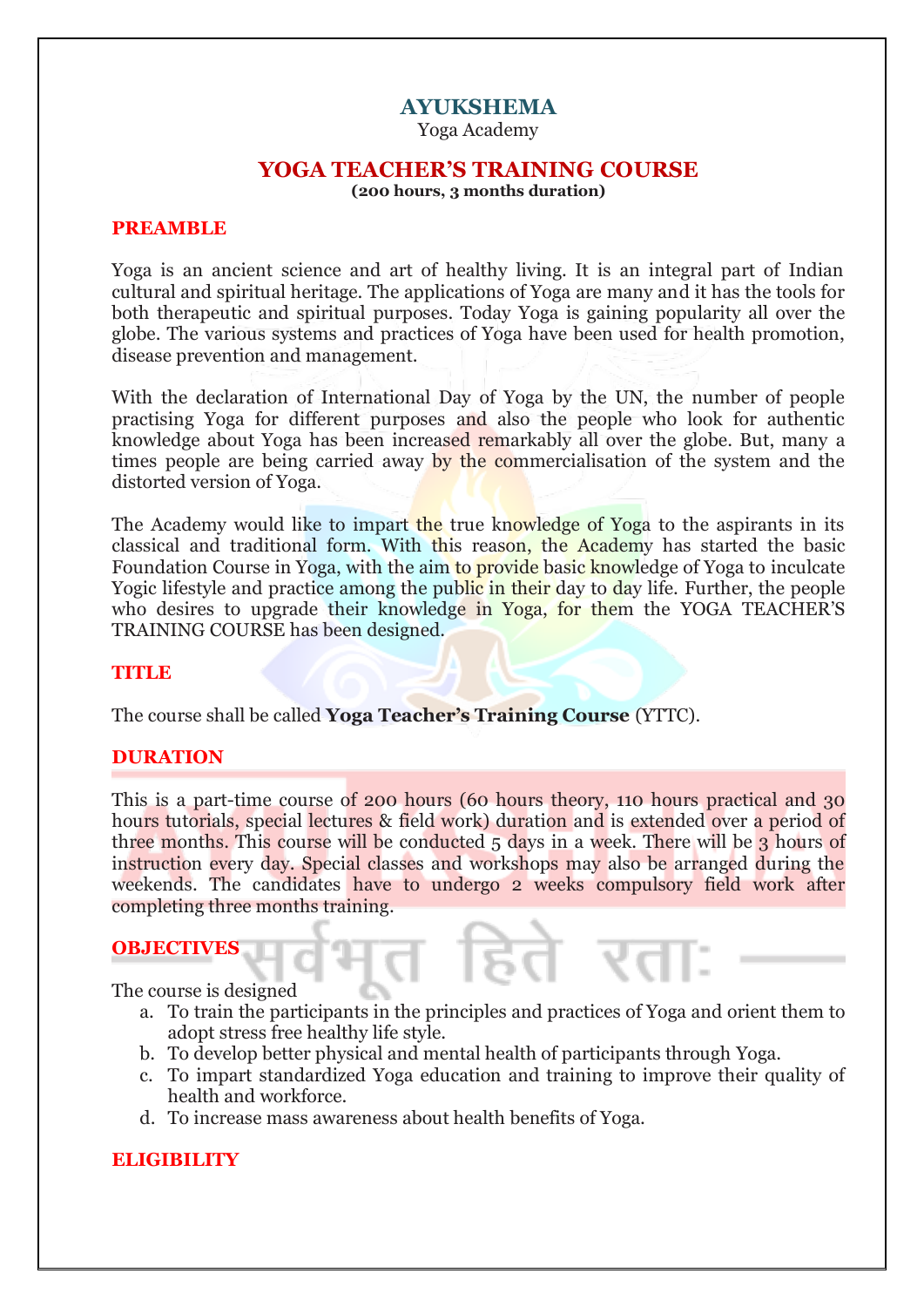A candidate who has passed at least 10+2 examination from a recognized Board or equivalent shall be eligible to take admission in this course. In addition to this, only those who have the basic knowledge about Yoga and having undergone Foundation Course in Yoga (minimum 50 hours duration) are eligible to take admission in this course. The candidate must be medically fit. No person with chronic ailments is allowed to take admission to this programme.

## **MEDIUM OF INSTRUCTION**

English/ Hindi

## **COURSE STRUCTURE**

| S.<br>No. | Paper                                      | <b>Title of the Paper</b>      | <b>Total Marks</b> | <b>Total</b><br><b>Hours</b> |
|-----------|--------------------------------------------|--------------------------------|--------------------|------------------------------|
| 01        | Paper-I                                    | <b>Foundations of Yoga</b>     | $100(75+25)$       | $15$ hrs                     |
| 02        | Paper-II                                   | Introduction to Patanjala      | $100(75+25)$       | 15 hrs.                      |
|           |                                            | Yoga & Hatha Yoga              |                    |                              |
| 03        | Paper-III                                  | <b>Basics of Human Biology</b> | $100(75+25)$       | $15$ hrs.                    |
| 04        | Paper-IV                                   | Yoga and Health                | $100(75+25)$       | $15$ hrs.                    |
| 05        | Paper-V                                    | Yoga Practical $-1$            | $200(150+50)$      | 80 hrs.                      |
| 06        | Paper -                                    | Yoga Practical $-2$            | $100(75+25)$       | 30 hrs.                      |
|           | VI                                         |                                |                    |                              |
|           | Tutorials, Special Lectures and Field work | 30 hrs.                        |                    |                              |

## **ATTENDANCE**

Participant shall attend a minimum 80% of total instruction hours in both Theory and Practical.

## **EXAMINATION**

There will be an Academy level Unit Test in the midst of the course. Final Examination will be held at the end of the course. The candidate must secure minimum 50% of marks in each paper separately (both in theory and practical).

# **FIELD WORK**

Every student of YTTC shall conduct a Yoga Training Camp of two weeks duration to the general public under the supervision of a Yoga Teacher as part of field work.

# **AFFILIATION & CERTIFICATE**

The course is accredited with Yoga Alliance International. Successful candidates in the Final Examination and on completion of field work will be issued a Certificate.

## **RULES FOR CANDIDATES OF YOGA TEACHER'S TRAINING COURSE**

- 1. Every student of the course should report in time to all classes and maintain discipline during the course.
- 2. Every student should maintain three files each for every theory paper. They should write in details on the basis of lecture delivered by the experts/ faculty.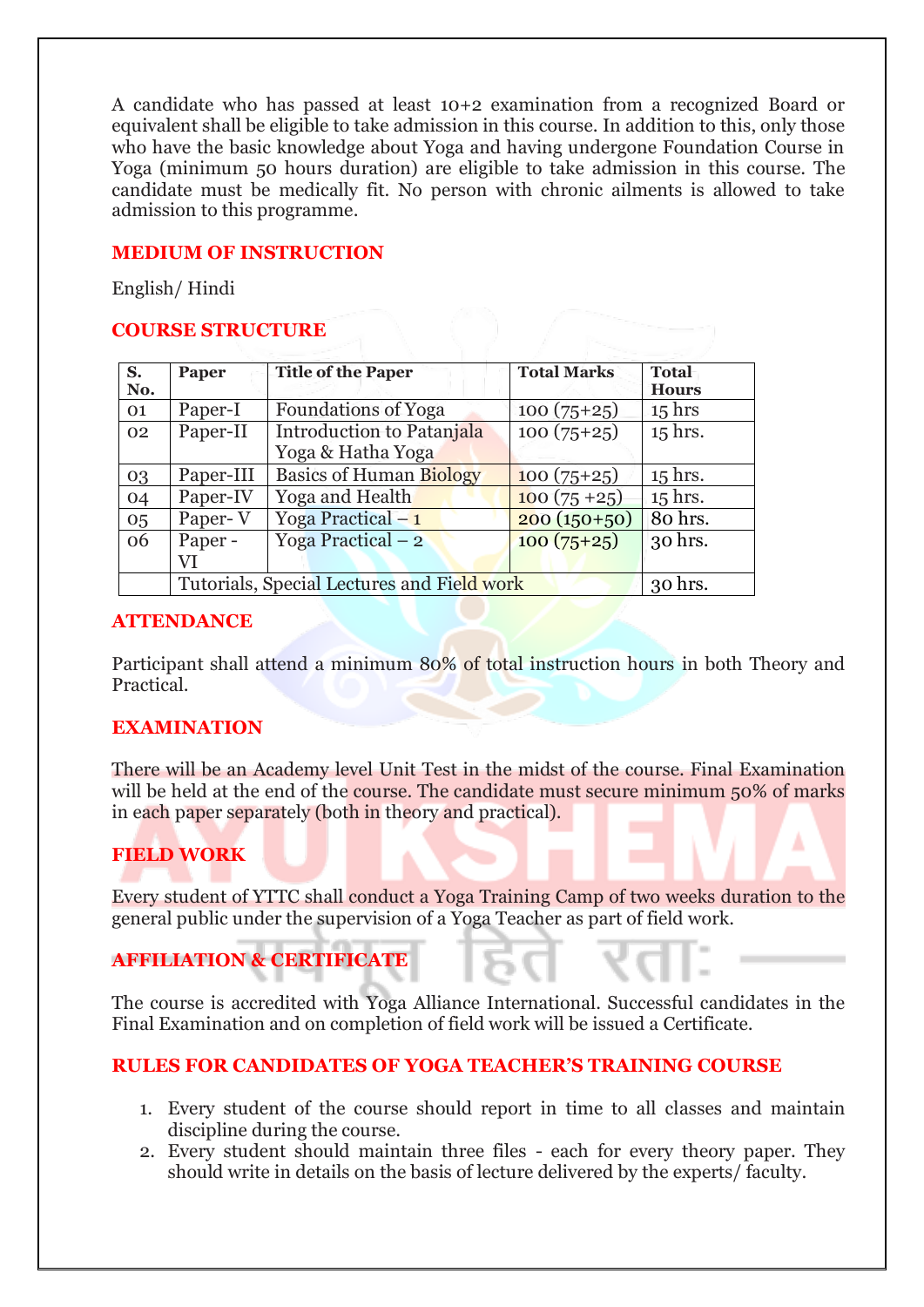- 3. Every student should maintain one separate file for Yoga Practical. They should write their personal experience in Yoga sadhana.
- 4. Minimum 80% attendance is compulsory in all classes and faculty would maintain register for them.

## **COURSE TIMINGS**

The classes will be held on all working days from Monday to Friday. The course timings are 9:00 am to 12:00 noon. Also, there may be Special Lectures by Eminent Experts on Saturdays.

## **REGISTRATION**

The candidates should register themselves on or before the last working day of the month for next course. The registration shall be ON-LINE through the website of the Academy.

## **HEALTH CRITERIA**

No person with acute/ chronic/ communicable diseases is allowed to take admission to this course.

## **DRESS CODE**

The dress shall be T-Shirt and trousers or *Kurta-pyjama* for men and T-Shirt and trousers or *Salwar-kameej* for women participants or as per the recommendation of the Academy.

## **DOCUMENTS TO BE SUBMITTED**

While applying for the Course, the required documents have to be uploaded/ submitted along with the application form:

- a. Copy of Aadhar Card/ Copy of Passport
- b. Copy of 10+2 Certificate
- c. Proof for the fee paid.
- d. Four passport size photographs

## **FEE**

Rs. 35,000/- (For Indian candidates) and US\$ 1000/- (For Foreign candidates). The fee once remitted will not be refundable. The Bank details are as under:

**Team AYUKSHEMA**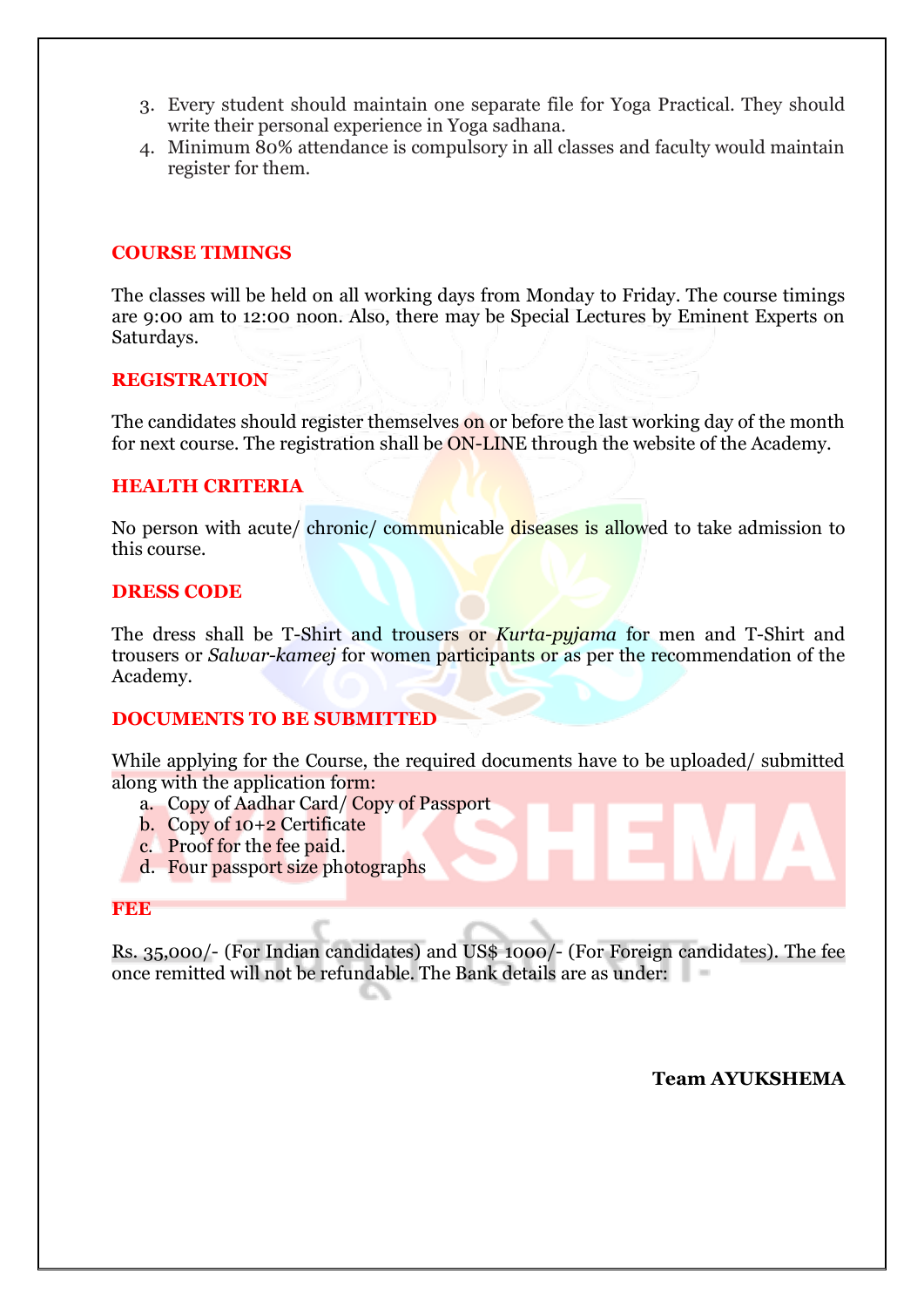## **COURSE DETAILS**

of

## **YOGA TEACHER'S TRAINING COURSE**

(200 hours - Three months duration)

## **Section A: Theory**

## **PAPER-I : FOUNDATIONS OF YOGA**

MARKS: 100 (75 Ext.+25 Int.) Duration: 15 Hrs.

## **UNIT – I: INTRODUCTION TO YOGA AND INDIAN PHILOSOPHY**

- 1.1 Brief introduction to origin of Yoga, Psychological aspects leading to origin of Yoga, History and development of Yoga
- 1.2 Etymology and definitions of Yoga, Aim, Objectives and Misconceptions about Yoga, True Nature of Yoga
- 1.3 Philosophy: Its meaning, definitions and scope, Branches of Philosophy.
- 1.4 Salient features of Indian Philosophy, Branches of Indian Philosophy (Astika and Nastika Darshanas), General introduction to Prasthanatrayee and Purushartha Chatushtaya
- 1.5 General Introduction to Schools of Yoga: Jnana, Bhakti and Karma Yoga

## **UNIT – II: BRIEF SURVEY OF YOGIC TRADITIONS – I**

- 2.1 Yoga in early Vedic period, Yoga in Vedic period; General Introduction to Upanishads.
- 2.2 Yoga in Principle Upanishads, Yoga in Yogopanishad
- 2.3 General introduction to Shad-darshan, Yoga in Samkhya and Yoga Darshana, Yoga in Vedanta with special reference to Shankara, Ramanuja, Madhva and Vallabha
- 2.4 General introduction to Agamas, Tantras and classification of Tantras, Concept of Shiva and Shakti, Yoga of Shaiva Siddhanta
- 2.5 General Introduction to Non-Vedic Schools of Philosophy: Introduction to Jainism**,** Yogic concepts in Jainsim.

#### **UNIT-III: BRIEF SURVEY OF YOGIC TRADITIONS – II**

- 3.1 Introduction to Buddhism: Yogic concepts in Buddhism
- 3.2 Introduction to Samkhya and Yoga Darshana; Introduction to Maharshi Patanjali and his Yoga Sutra.
- 3.3 Hatha Yoga: Philosophical Foundations of Hatha Yoga, Hatha Yoga Sadhana, Relevance of Hatha Yoga in day-to-day life.
- 3.4 General Introduction to Bhagavadgita: significance of Bhagavadgita as a synthesis of Yoga, Yogic concepts in Bhagavadgita.
- 3.5 Brief introduction to Yoga Paramparas in Contemporary Times: Yoga Parampara of Sri T. Krishnamacharya, Swami Shivanada, Contribution of Sri Yogendraji, Swami Kuvalyananda, Swami Satyananda Saraswati and B.K.S. Iyengar in the promotion of Yoga.

| Dasgupta, S.N.  |                | Hindu Mysticism, Motilal Banarsidass, Delhi 1927                       |
|-----------------|----------------|------------------------------------------------------------------------|
| Radhakrishnanan |                | Indian Philosophy, Vol. I & II, George Allen &<br>Unwin, London, 1971. |
| Swami Atmananda | $\ddot{\cdot}$ | Four Yogas,<br>Bharatiya Vidya Bhavana, Bombay, 1966                   |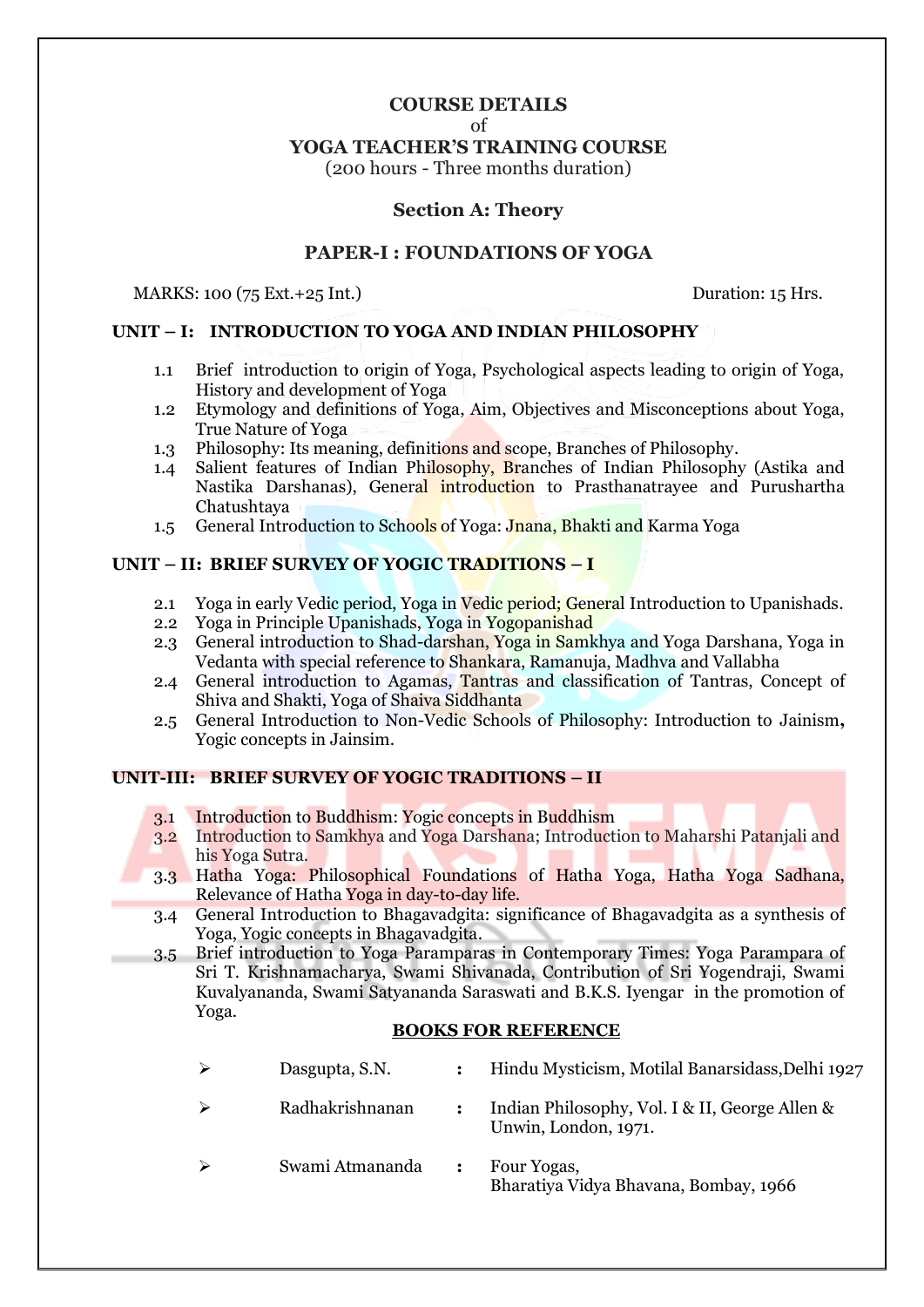| ➤ | Sing, Lalan Prasad      |                      | Tantra, Its Mystic and Scientific Bases<br>Concept Publishing Company, Delhi, 1976                          |
|---|-------------------------|----------------------|-------------------------------------------------------------------------------------------------------------|
| ⋗ | Swami Jnanananda        |                      | Philosophy of Yoga<br>Sri Ramakrishna Ashrama, Mysore.                                                      |
| ➤ | SwamiVivekananda        |                      | Jnana Yoga, Bhakti Yoga, Karma Yoga, Raja Yoga<br>Advaita Ashrama, Calcutta, 2000.                          |
| ➤ | Pandit, M.P.            |                      | Introduction to Upanishads: Theosophical<br>Society of India Adyar, Madras, 1976                            |
| ➤ | <b>Karel Werner</b>     | $\ddot{\cdot}$       | Yoga and Indian Philosophy,<br>Motilal Banarsidass, Delhi, 1979                                             |
| ⋗ | Goyandaka,<br>Jayadayal |                      | Sri Madbhagavadgita Tattvavivecani,<br>Geeta Press, Gorakhapur, 1961                                        |
| ⋗ | Rajkumari Pandey        | $\ddot{\cdot}$       | Bhartiya Yoga Prampara ke Vividha Ayama<br>Radha Publication Delhi, 1993                                    |
|   | Atmaram                 | $\ddot{\phantom{a}}$ | Jainyoga: Siddhanta aur Sadhana (Ed.)Shri<br>Amarmuni, Atmajnanapitha, Mansa Mandi,<br><b>Punjab</b> , 1983 |
| ⋗ | Kunhan Raja             |                      | <b>Problems of Indian Philosophy</b>                                                                        |
| ⋗ | Swami<br>Prabhavananda  |                      | Spiritual Heritage of India (English)<br>Sri Ramkrishna Math, Madras, 2004                                  |
| ⋗ | Fenerstein, George      | $\ddot{\cdot}$       | The Yoga Tradition: It's History, Literature,<br>Philosophy practice, Bhavana Books and Prints,<br>2002     |

**KSHEI**  $\blacktriangle$ सर्वभूत हिते रताः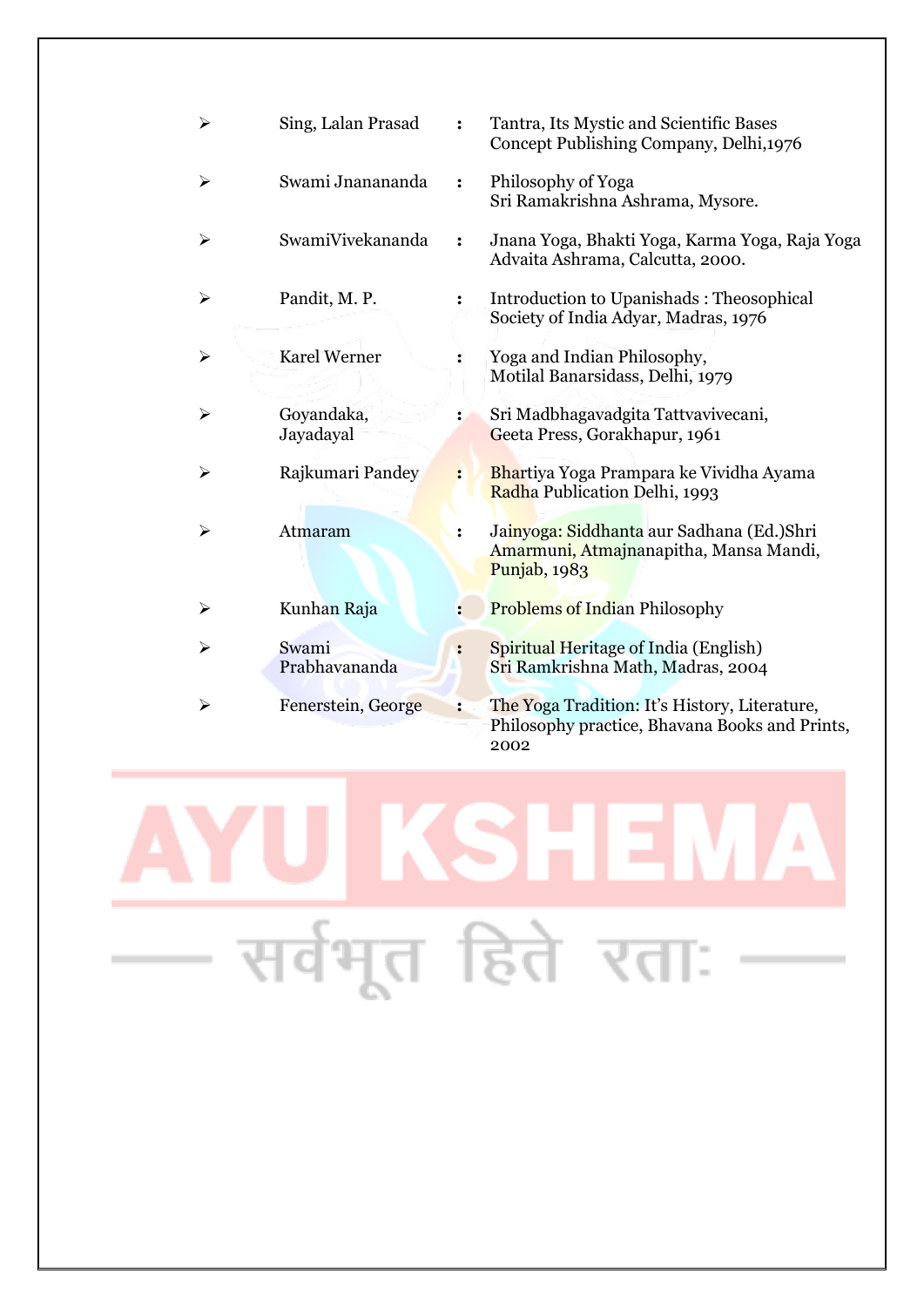# **PAPER – II: INTRODUCTION TO PATANJALA YOGA & HATHA YOGA**

Marks: 100 (75 Ext.+25 Int.) Duration: 15

#### hrs

## **UNIT I: FOUNDATIONS AND PRACTICES OF PATANJALA YOGA**

- 1.1 Patanjala Yoga: Philosophical Foundations of Patanjala Yoga
- 1.2 Different Padas of Patanjala Yoga
- 1.3 Definition and nature of Yoga according to Patanjali; Concept of Citta and Cittabhumis; Citta-vrittis and Citta-vrittinirodhopaya (Abhyasa and Vairagya); Concept of Ishwara and Ishwara pranidhana.
- 1.4 Citta Vikshepas (Antaraya) and their associates (Sahabhuva); Parikramas / concept of Chittaprasadhana; Kleshas and their significance in Yoga.
- 1.5 Ashtanga Yoga and its significance in day to day life

## **UNIT II: FOUNDATIONS AND PRACTICES OF HATHA YOGA**

- 2.1 Hatha Yoga: Etymology, Definitions, Misconceptions and Objectives; its History & Development, Concept of Maha-yoga
- 2.2 Rules and regulations to be followed by Hatha Yoga practitioners; Hatha Siddhi Lakshanam
- 2.3 Concept of Diet, Mithahara, Pathya and Apathya in Hatha Yoga
- 2.4 Saptasadhan: practices, relevance and utility in Hatha Yoga Sadhana; Causes of Success (Sadhaka Tattwa) and causes of Failure (Badhaka Tattva) in Hatha Yoga Sadhana (practice)
- 2.5 Purpose of Shat-kriya in Hatha Yoga Sadhana; Concept of Prana, Nadi, Chakra and Kanda

## **UNIT III: INTRODUCTION TO YOGIC PRACTICES**

- 3.1 Principles of Yoga, Do's and Don'ts of Yoga; Relevance and utility of Yogic shatkriyas.
- 3.2 Yogasana: meaning, principles and their significance in Yoga Sadhana
- 3.3 Pranayama: meaning, principles and their significance in Yoga Sadhana
- 3.4 Bandha & Mudra: meaning, principles and their significance in Yoga Sadhana
- 3.5 Dhyana: its nature and significance in Yoga Sadhana

- 1. Swami Prabhavananda Spiritual Heritage of India (English) Sri Ramkrishna Math, Madras, 2004
- 2. Swami Vivekananda Jnana Yoga, Bhakti Yoga, Karma Yoga, Raja Yoga; Advaita Ashrama, Calcutta, 2000
- 3. Bharati, Veda Philosophy of Hatha Yoga (English) Himalayan International Institute of Yoga Science and Philosophy, 1998, 2nd Rev. ed., Pennsylvania)
- 4. Swami Digambarji and Pt. R.N. Shastri Hathapradipika of Swatmarama; Kaivalyadhama, S.M.Y.M. Samiti, Lonavla, 1998
- 5. Swami Digambarji and Gharote M.L. Gherand Samhita; Kaivalyadhama, S.M.Y.M. Samiti, Lonavla, 1978
- 6. Gharote, M.L. and others Hatharatnavali of Srinivasayogi; The Lonavla Yoga Institute, Lonavla, 2002
- 7. Geeta Press Patanjala Yoga Darshan; Geeta Press, Gorakhpur
- 8. Dr. Jayadev Yogendra Thoughts on the Yoga Suntras of Patanjali. The Yoga Institute, Santacruz
- 9. Swami Anant Bharti Yoga Darshan-Yoga Prabhakar (Hindi); Swami Keshwananda Yoga Sansthan, Delhi, 1982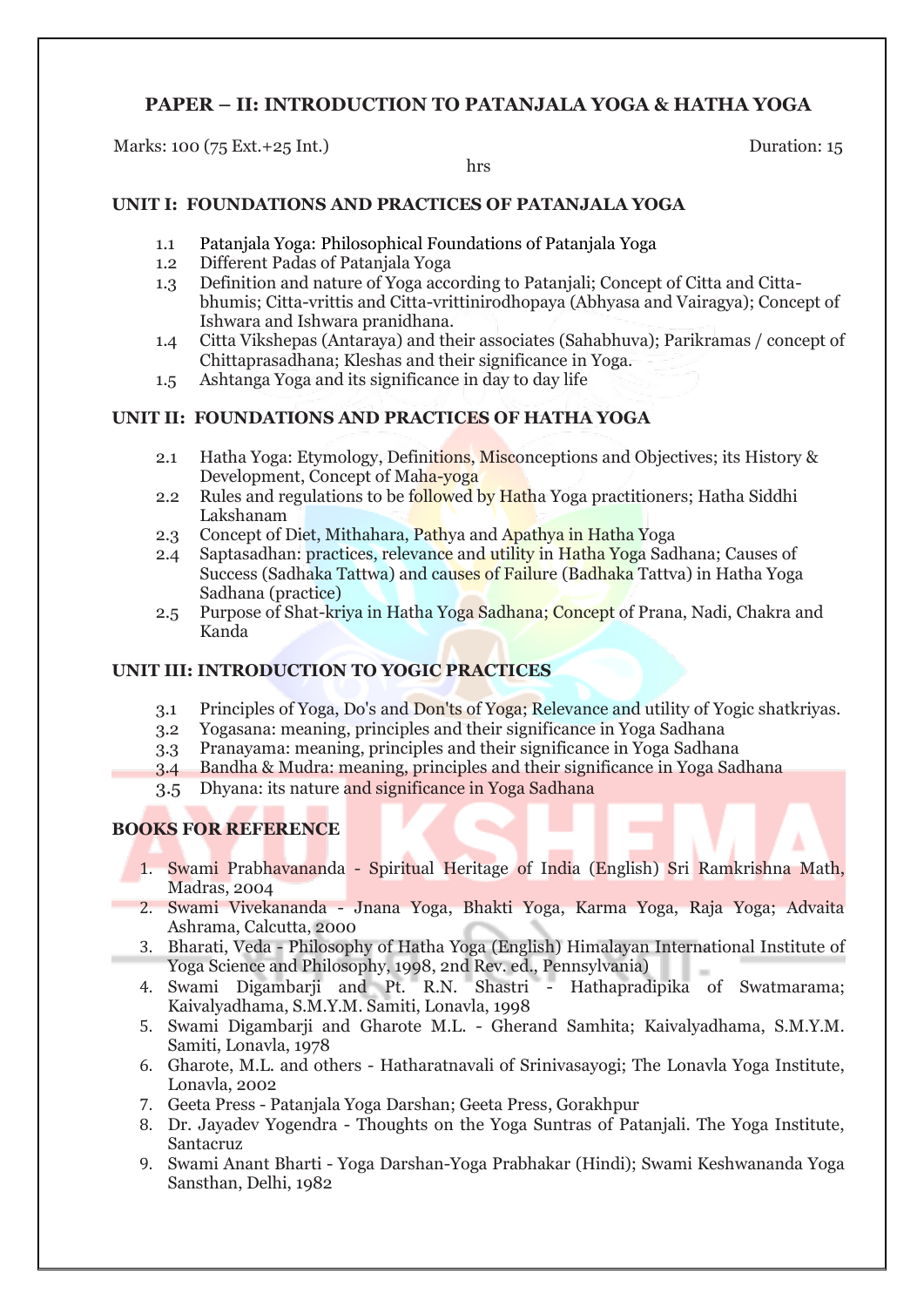## **PAPER-III: BASICS OF HUMAN BIOLOGY**

#### MARKS:100 (75 Ext.+25 Int.) Duration: 15 Hrs.

#### **UNIT – I: INTRODUCTION TO HUMAN ANATOMY AND PHYSIOLOGY**

- 1.1 Introduction to Human Anatomy; Introduction to Human Physiology; Basic Anatomical and Physiological terms
- 1.2 Basic structure and functions of Cell and Cellular organelles; Types of Tissues and functions; Body Organization
- 1.3 Composition of Blood; Structure and functions of RBC, WBC and Platelets
- 1.4 Concept of Homeostasis; Maintenance System; Defence System
- 1.5 Introduction to Sensory Physiology; Fundamental structure and Functions of the Eye, Ear, Nose, Tongue and Skin

#### **UNIT – II: INTRODUCTION TO PHYSIOLOGICAL SYSTEMS OF HUMAN BODY**

- 2.1 Skeletal System: Structure and functions of Skeleton; Classification of Bones and Joints (viz., wrist, elbow, shoulder, ankle, knee, hip and pelvic joints), Structure of Spine; Range of movements of each of these joints
- 2.2 Muscular System: Types of muscles; Structure and Functions of Skeletal, Cardiac and Smooth muscle
- 2.3 Respiratory System: Composition of Respiratory system; Structure and their functions, Lung Volumes and Capacities
- 2.4 Cardio-Vascular System: Functional anatomy of Heart, Heart Rate, Cardiac Cycle and Cardiac Output, Blood Pressure
- 2.5 Digestive System: Composition of Digestive System, Physiology of digestion.

#### **UNIT–III: INTRODUCTION TO PHYSIOLOGICAL SYSTEMS OF HUMAN BODY & EXERCISE PHYSIOLOGY**

- 3.1 Excretory System: Composition of Urinary System; Functions of Lungs, Skin and Sweat glands as excretory organs
- 3.2 Endocrine System: Location and Function (viz., Hypothalamus, Pituitary, Pineal, Thyroid, Parathyroid, Pancreas, Adrenal and gonads)
- 3.3 Reproductive System: Functional anatomy of male Reproductive System; Functional anatomy of female Reproductive System; Menstrual Cycle
- 3.4 Nervous System: Introduction to Central Nervous System (CNS), Major parts of the Brain, Spinal Cord and its functions, Introduction to Autonomic Nervous System (Sympathetic and Parasympathetic) and its functions
- $3.5$  Basic understanding of Exercise Physiology,  $O_2$  and  $CO_2$  Transport, Oxygen Consumption, O<sub>2</sub> Debt.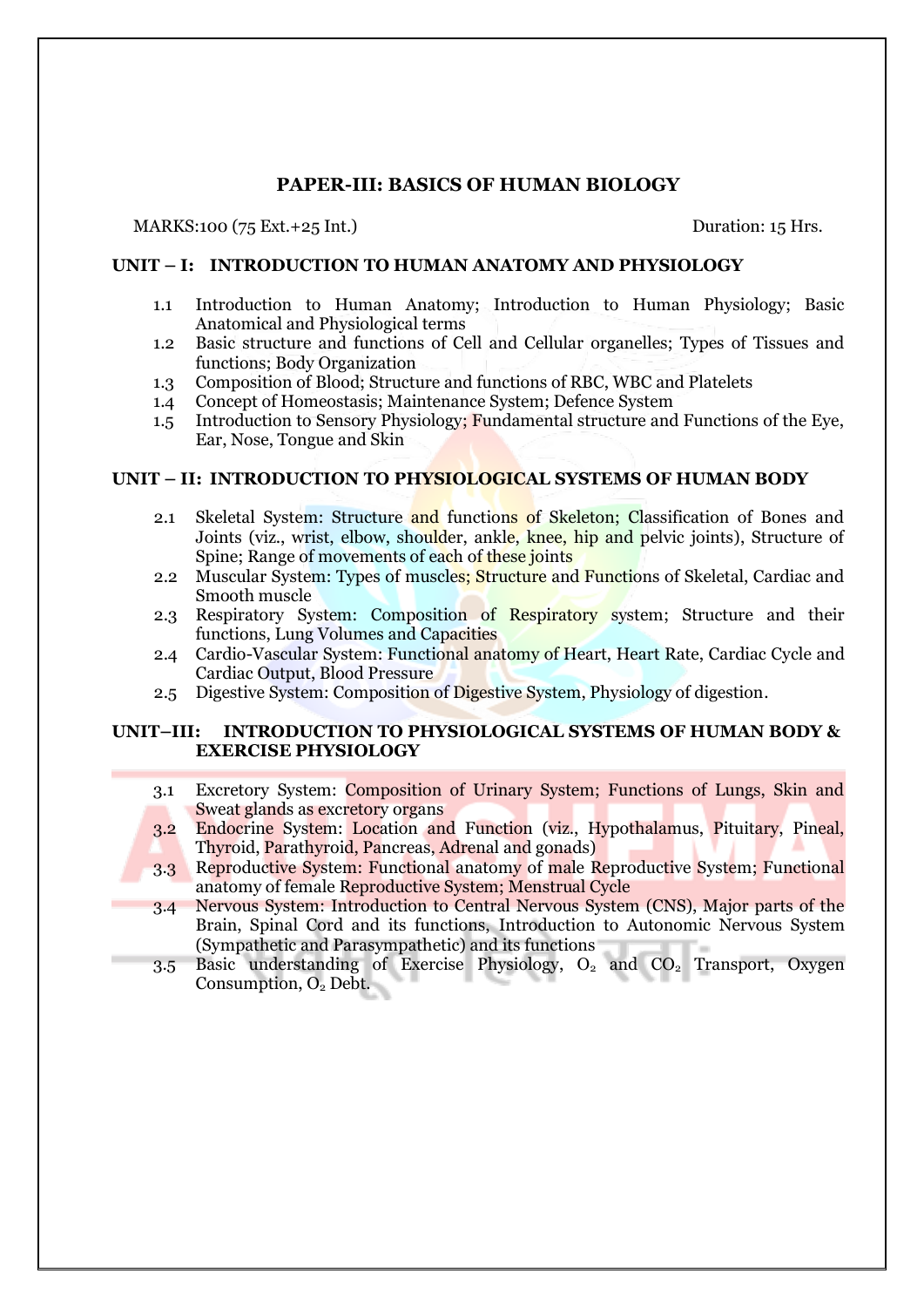#### **BOOKS FOR REFERENCE**

| ➤ | Gore, M.M.                    |                      | Anatomy and Physiology of Yogic Practices,<br>New Age Books, New Delhi, 2007.                        |
|---|-------------------------------|----------------------|------------------------------------------------------------------------------------------------------|
| ➤ | Telles, Shirley               | $\ddot{\cdot}$       | A Glimpse of the Human body<br>Swami Vivekananda Yoga Prakashan, Bangalore,<br>1998.                 |
| ➤ | Chatterjee, C.                | $\ddot{\phantom{a}}$ | Human Physiology,<br>Current Distributors, 1987.                                                     |
| ➤ | Coulter, H. David             | $\ddot{\cdot}$       | Anatomy of Hathayoga<br>MLBD, New Delhi, 2007.                                                       |
| ➤ | Bansal, Shri Nandan           | $\ddot{\phantom{a}}$ | Sharir Rachna Vijnana aur Sharir Kriya Vijnana,<br>Jaypee Brothers, New Delhi.                       |
|   | Gopal, Dr. Usha               | $\ddot{\cdot}$       | Manav Sarir Rachna Evam Kriya Vijnana,<br><b>Sports Publication, New Delhi.</b>                      |
|   | Singh, Inderbir               | $\ddot{\cdot}$       | Anatomy & Physiology for Nurses,<br>Jaypee Brothers, New Delhi, 2008.                                |
| ➤ | Krishna, Dr. Raman            | $\ddot{\cdot}$       | Yoga and Medical Science: FAQ,<br>East West Books, Madras, 2003.                                     |
|   | Sri Krishna                   | $\ddot{\cdot}$       | Notes on Structure & Functions of Human Body and<br><b>Effects of Yogic Practice on it, Lonavla.</b> |
| ➤ | Bassvaraddi, I.V. &<br>others | ፡                    | Yoga Teaching Manual for School Teachers,<br>MDNIY, New Delhi, 2010.                                 |

# SHEI  $\pmb{\Lambda}$ सर्वभूत हिते रताः  $\sim$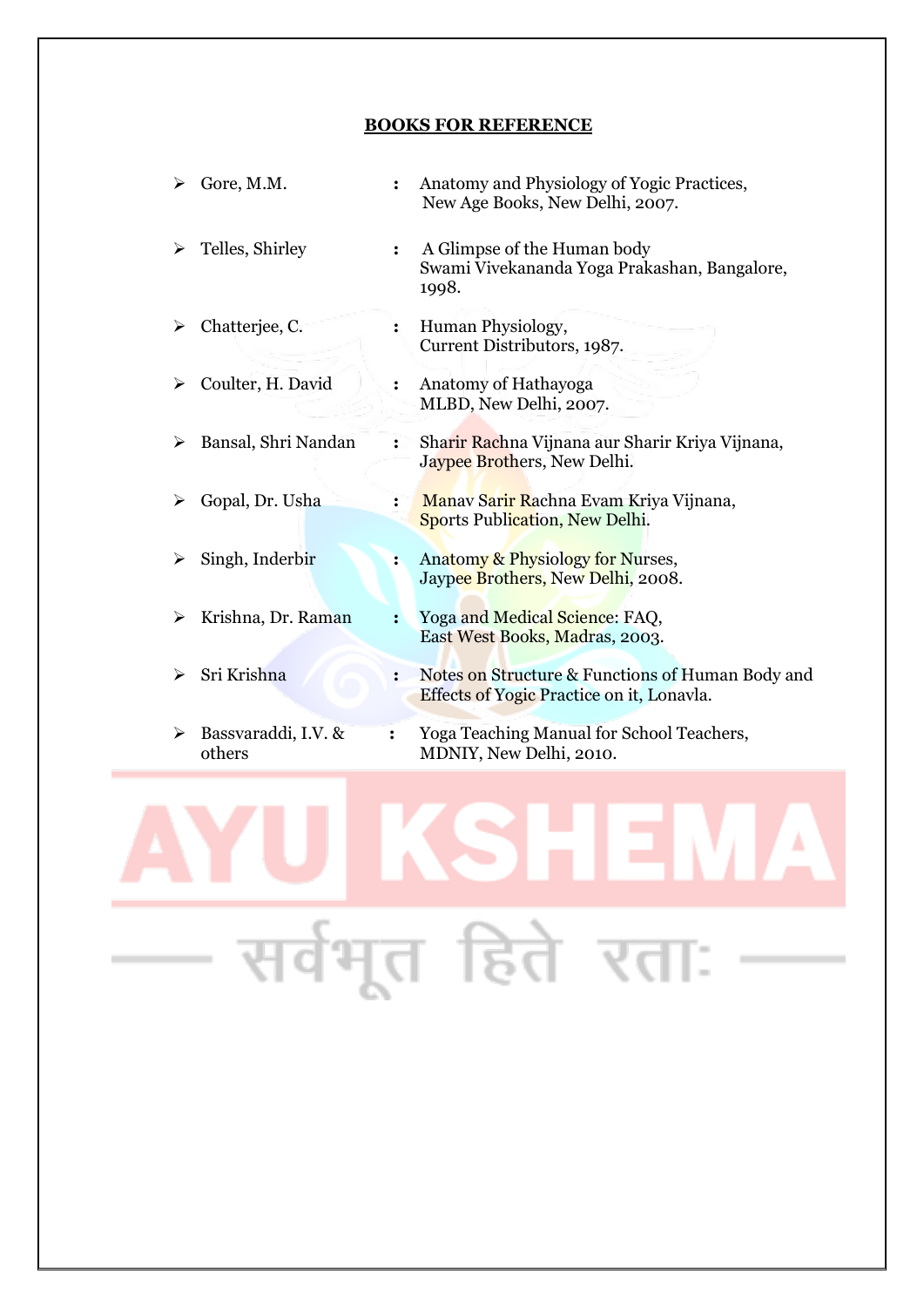# **PAPER IV: YOGA AND HEALTH**

#### Marks: 100 (75 Ext.+25 Int.) Duration: 15 hrs

#### **UNIT I: INTRODUCTION TO HEALTH & DISEASE**

- 1.1 Health and Disease: Meaning and definitions, Concept of Adhi and Vyadhi, Yogic concept of Health and Disease, Yoga as a preventive Health care - Heyam duhkham anagatam.
- 1.2 Potential causes of ill-health: Tapatrayas and Kleshas, Physical and Physiological manifestation of Disease, potential causes of disease according to Yoga
- 1.3 Shuddhi kriyas in Yoga: Role of Shuddhi kriyas in preventive and curative Health; different types of shuddhis.
- 1.4 Concepts of Trigunas, Pancha-koshas, Pancha-mahabhutas, Pancha-prana and Shatchakra and their role in Health and Disease.
- 1.5 Yogic Principles of Healthy Living: Aahara, Vihara, Aachara and Vichara; Role of Yogic positive Attitudes (Maitri, Karuna, Mudita and Upeksha) for Healthy Living;

#### **UNIT II: EFFECT OF YOGIC PRACTICES**

- 2.1 Relevance of Yama, Niyama and Pratyahara in relation to integrated approach of therapeutics of Yoga.
- 2.2 Importance of Shat-kriyas in relation to cleansing impact on related organs.
- 2.3 Impact of Yogasanas on anatomy and physiology of different systems of human body and their therapeutic values.
- 2.4 Impact of Pranayamas and Bandhas on Anatomy and Physiology of related organs and their therapeutic values.
- 2.5 Psycho-physiology of Meditation, Meditative technique in the management of diseases.

## **UNIT III: APPLIED YOGA**

- 3.1 Concept of Balanced Diet; Importance of Yogic diet in healthy living
- 3.2Personality Development: Yogic Attitudes for Personality Development, Ashtanga Yoga & Personality Development, Personality Development with special emphasis on Panchakosha
- 3.3 Introduction to Stress and physiology of Stress: Stress: Its Nature, Definition and Importance, Symptoms, Sources and Consequences of Stress, Effects of stress on body physiology
- 3.4 Yoga and Stress Management: Yogic Perspective of stress; Concepts and Techniques of Stress Management in Yoga
- 3.5 Yoga for Special target groups: Children, Geriatric population and Sports persons

- 1. Gore M.M. Anatomy and Physiology of Yogic Practices (Kanchana Prakashana, Lonavala, 2004)
- 2. Bharia H.R.- General Psychology, (Oxford & IBH Publishing Co., Kolkata, 1971)
- 3. Ghosh, A.K.: Yoga Nutrition
- 4. Ramesh Bijlani Book to health through Yoga Pub. Rub. Co. 2008
- 5. Swami Satyananda Saraswati: Yogic Management of Common Diseases (Bihar School of Yoga, Munger)
- 6. Swami Kuvalyananda: Yoga Therapy (Ministry of Health, Govt. of India, N. Delhi, 1999)
- 7. Nagarathna R and Nagendra H.R.: Integrated Approach of Yoga Therapy for Positive Health; (Swami Vivekananda Yoga Prakashana, Bangalore, 2001)
- 8. Venkatareddy, M & Others: Yogic Therapy; Sri M.S.R. Memorial Yoga series, Arthamuru, A.P., 2005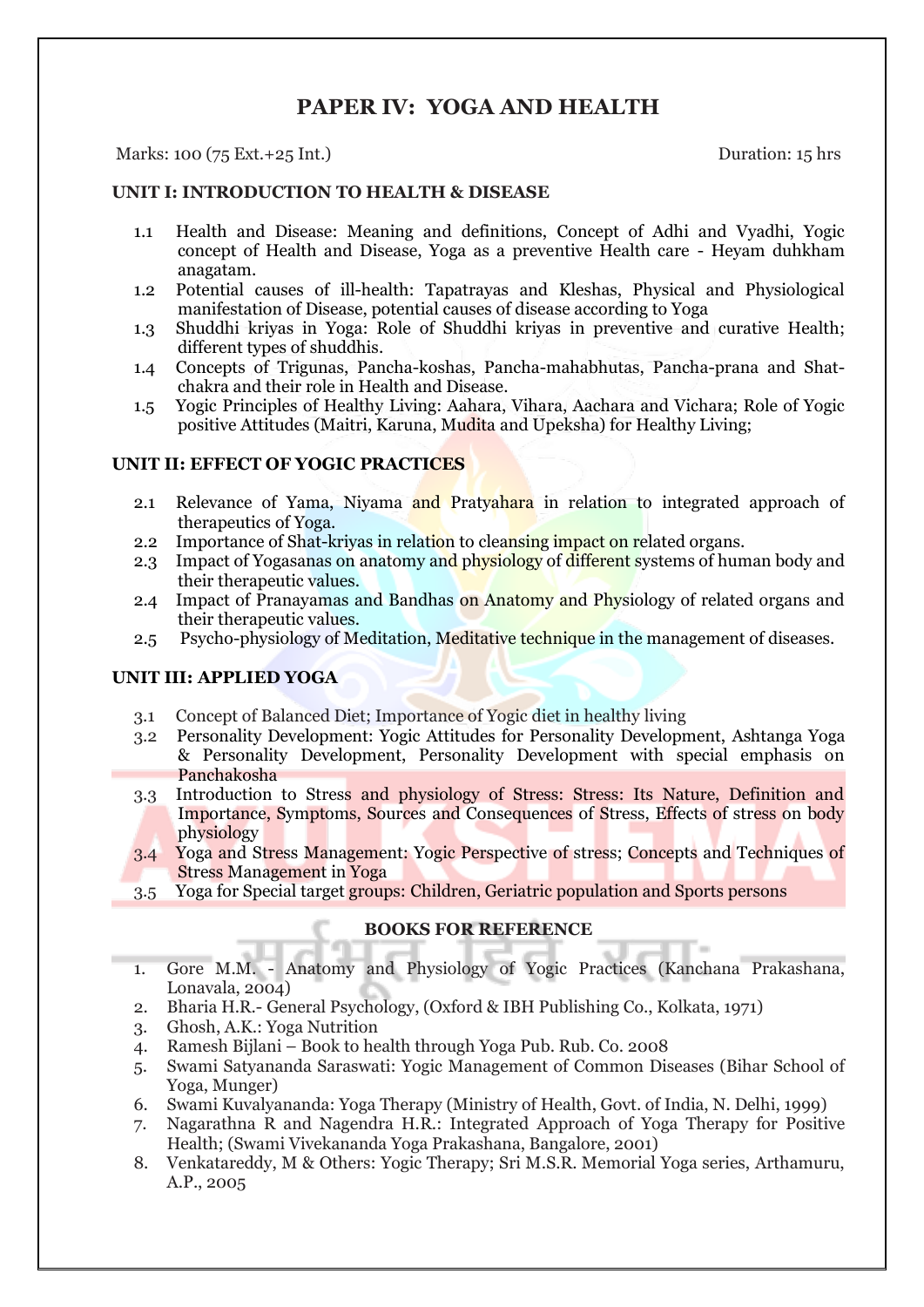- 9. Nagendra H.R. and Nagarathna R: New perspective in Stress Management; V.K. Yoga Prakashana, Bangalore, 2001)
- 10. K.N. Udupa: Stress & its management by Yoga, Motilal Banarasidas Pvt. Ltd. Delhi

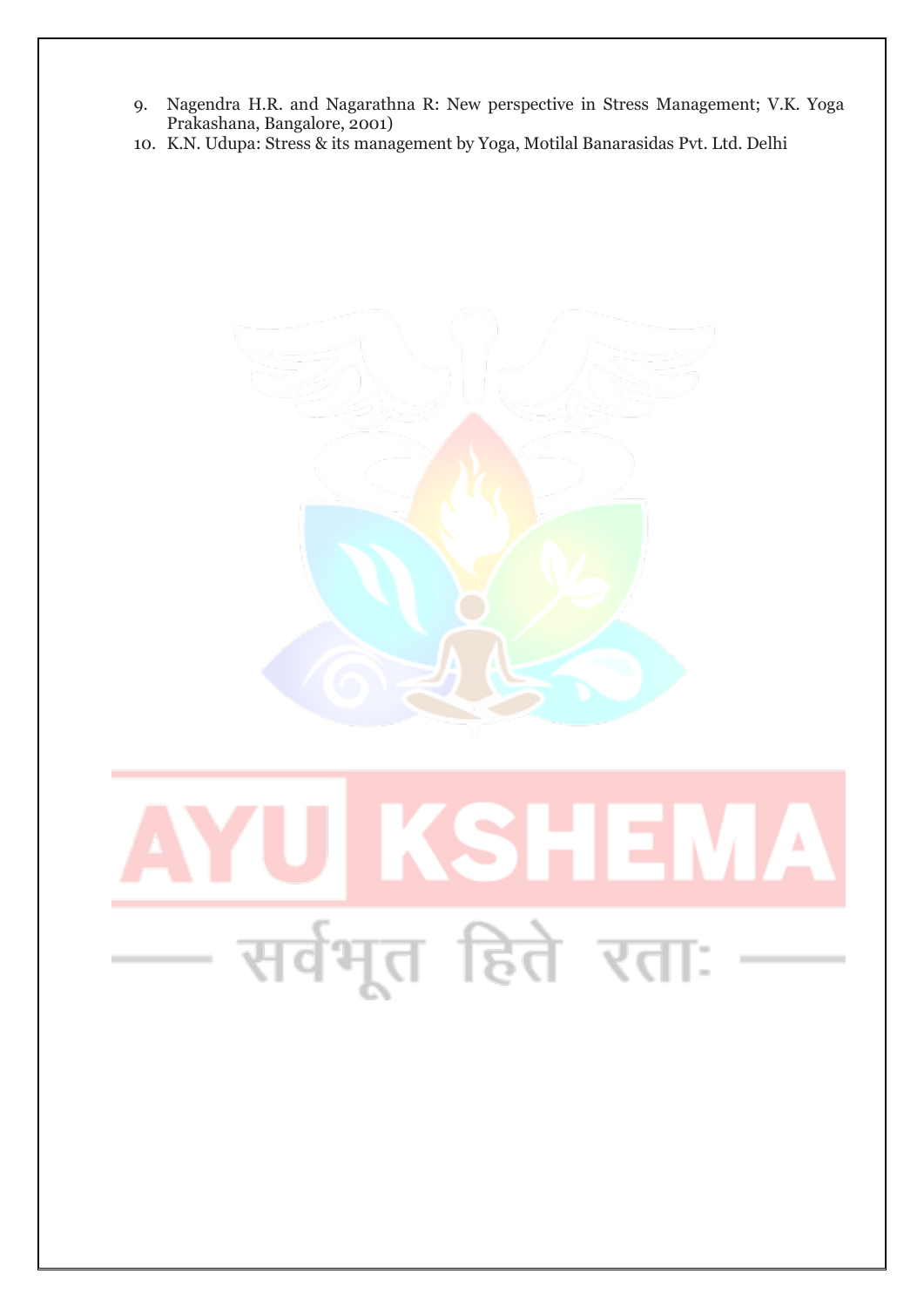## **Section B: Practical**

## **Paper IV Practical-I**

## **Practical Training in Yoga**

Marks: 200 (150 Ext.+50 Int.) 10 hrs./week=80 hrs.

Practice of the following Yogic practices with brief theoretical knowledge about their importance of name, the technique, salient points, precautions to be taken and advantages of each of the following Yogic practices, e.g. Yogic Suksma Vyayama and Surya Namaskara, Yogic Kriyas, Yogasanas, Pranayama, Bandhas & Mudras and Meditation

#### **1. Yogic Suksma Vyayama and Surya Namaskar**

- 1.1 Selected Yogic Sukshma Vyayama
- 1.2 Yogic Sthula Vyayama
- 1.3 Surya Namaskar

#### **2. Yogic Shat Kriya**

- 2.1 Dhauti: Vaman Dhauti (Kunjal)
- 2.2 Neti: Sutra Neti and Jala Neti
- 2.3 Kapalbhati
- 2.4 Agnisara

#### **3. Yogasana**

- 3.1 Dandasana, Swastikasana, Padmasana,Vajrasana
- 3.2 Tadasana, Hastottanasana, Kati Chakrasana, Ardha Chakrasana, Padahastasana, Trikonasana, Parshva Konasana, Vrikshasana, Natarajasana
- 3.3 Pavanamuktasana and its Variations
- 3.4 Yogamudrasana, Uttitha Padmasana, Parvatasana, Mandukasana, Kurmasana, Kagasana, Ushtrasana, Shashankasana, Janusirasana, Paschimottanasana, Purvottanasana, Supta Vajrasana, Vakrasana, Ardha Matsyendrasana, Marichayasana, Gomukhasana, Utthana Mandukasana, Simhasana
- 3.5 Padmasana, Bhadrasana, Siddhasana
- 3.6 Makarasana, Navasana, Bhujangasana, Salabhasana, Dhanurasana,
- 3.7 Uttanapadasana, Ardha Halasana, Halasana, Chakrasana, Setubandhasana, Sarvangasana, Matsyasana
- 3.8 Shirsasana
- 3.9 Shavasana, Yoga Nidra

#### **4. Pranayama**

- 4.1 Mechanism of correct breathing, Yogic deep breathing
- 4.2 Concept of Puraka, Rechaka and Kumbhaka
- 4.3 Surya Bhedi, Chandra Bhedi
- 4.4 Anuloma Viloma/ Nadi Shodhana (With Kumbhaka)
- 4.5 Ujjayee (Without Kumbhaka)
- 4.6 Sitali and Sitkari (Without Kumbhaka)
- 4.7 Bhramari (Without Kumbhaka)
- 4.8 Bhastrika (Without Kumbhaka)

#### **5. Bhanda & Mudra**

- 4.1 Jalandhara Bandha
- 4.2 Uddiyana Bandha
- 4.3 Mula Bandha
- 4.4 Vipareetakarani Mudra
- 4.5 Shanmukhi Mudra
- 4.6 Simha Mudra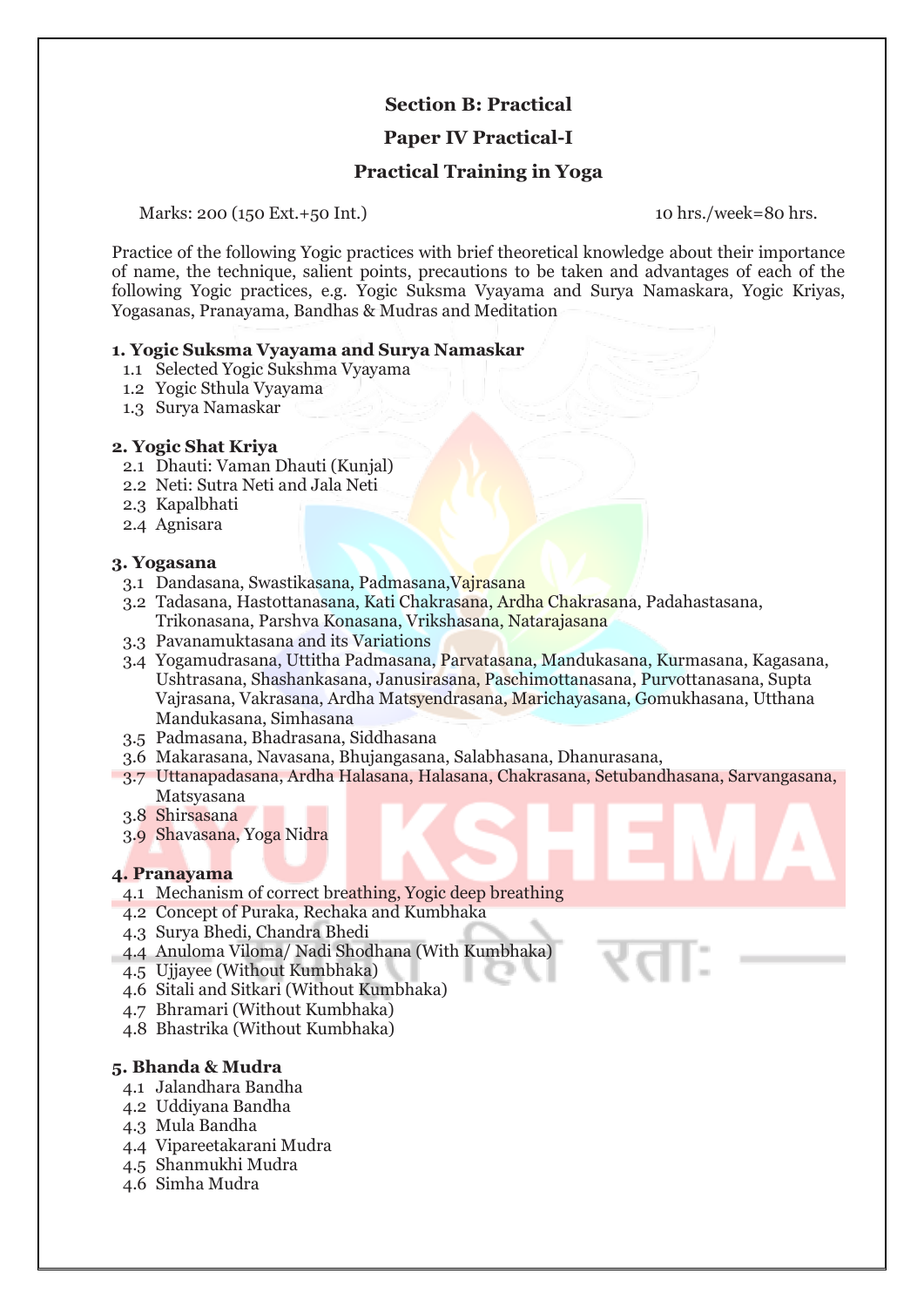## **6. Elementary practices leading to Meditation**

- 6.1 Concept of Pranava
- 6.2 Recitation of Pranava Japa
- 6.3 Recitation of Soham Japa
- 6.4 Recitation of Hymns
- 6.5 Pranadharana and Antarmauna,
- 6.6 Dharana and Practice of Meditation.

- 1. Swami Dhirendra Brahmachari: Yogic Sukshma Vyayama; Dhirendra Yoga Publications, New Delhi, 1953
- 2. Swami Kuvalyananda: Yogasana, Kaivalyadhama, Lonavla, 1982
- 3. Swami Kuvalyananda: Pranayama, Kaivalyadhama, Lonavla, 1982
- 4. Tiwari, O.P.: Asana Why and How? Kaivalyadhama, Lonavla, 1991
- 5. Iyengar, B.K.S.: Light on Pranayama, Harper Collins; Publishers, London, 1992
- 6. Nagendra, H.R.: The art and science of Pranayama, V.K.Yogas, Bangalore, 1993
- 7. Swami Satyananda Saraswati: Asana, Pranayama, Mudra and Bandha; Bihar School of Yoga, Munger, 1983
- 8. Swami Satyananda Saraswati: Surya Namaskar, Bihar School of Yoga, Munger, 1983
- 9. Editor: Director, MDNIY: Yogasana: A Comprehensive Description about Yogasana: Morarii Desai National Institute of Yoga (MDNIY), New Delhi, 2008
- 10. Editor: Director, MDNIY: Pranayama: A Comprehensive Description about Pranayama: Morarji Desai National Institute of Yoga (MDNIY)
- 11. Editor: Director, MDNIY: Shatkarma: A Comprehensive Description about Shatkarma: Morarji Desai National Institute of Yoga (MDNIY)